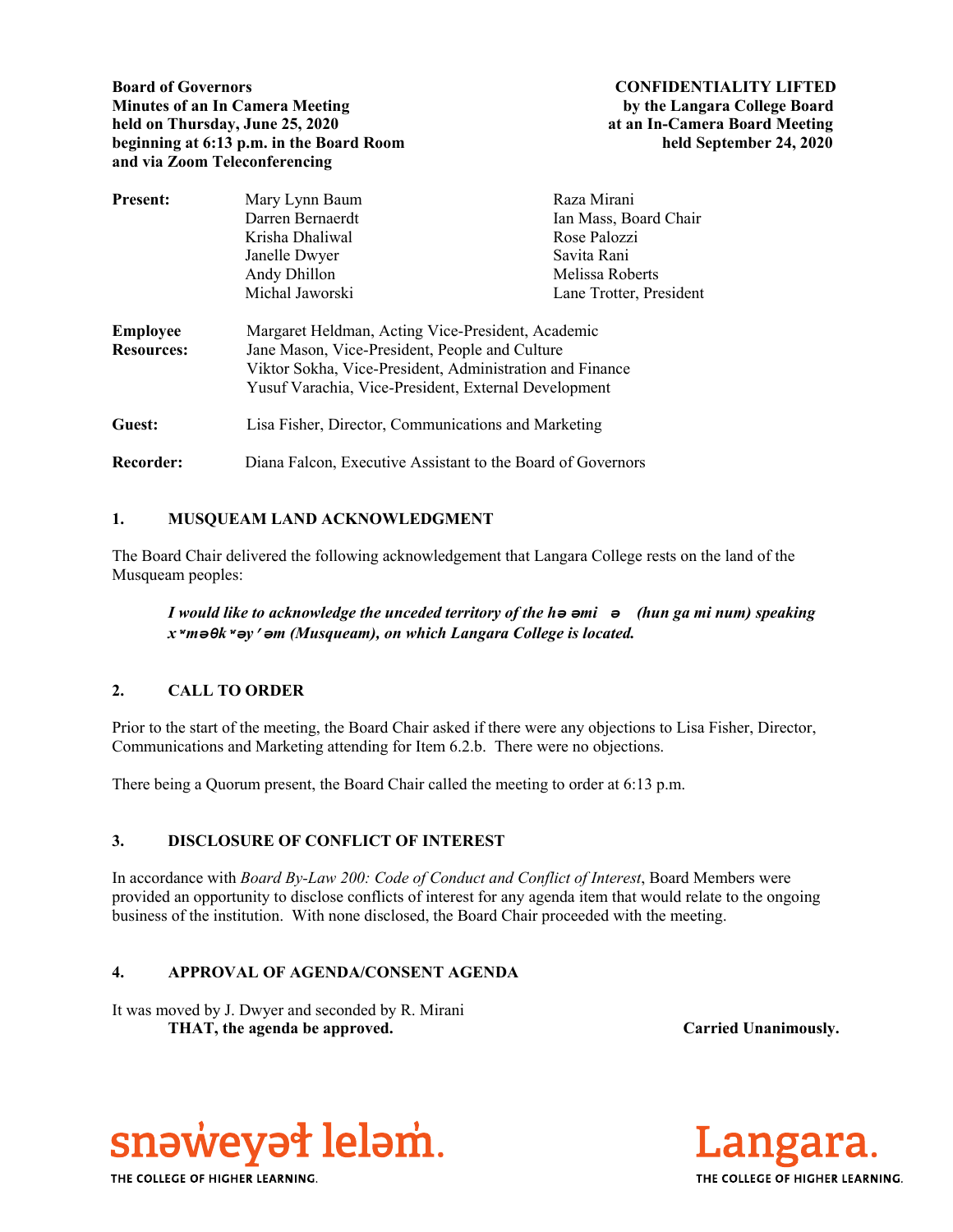### **5. APPROVAL OF MINUTES**

It was moved by R. Mirani and seconded by S. Rani  **THAT, the Minutes of the In-Camera meeting held May 28, 2020 be approved. Carried Unanimously.** 

### **6. COMMITTEE REPORTS**

### **6.1 Audit and Finance Committee**

### **a. Draft Minutes of AFC Meeting held June 10, 2020**

A. Dhillon highlighted the minutes of the draft AFC minutes of the meeting held June 10, 2020, attached to the agenda for information. He advised that items that were redacted from the minutes for the public agenda were now included in these minutes.

### **b. 2019-2020 Executive Compensation Disclosure Statement**

V. Sokha presented the 2019-2020 Public Sector Executive Compensation Disclosure Statement attached to the agenda. He noted that the Audit and Finance Committee reviewed the report on June 10, 2020, and it is being recommended to the Board for approval. Discussion ensued and Board Members questions were answered.

It was moved by J. Dwyer and seconded by ML Baum

**THAT, the Board approve the Executive Compensation Disclosure Statement for 2019-2020 to be submitted to the Post-Secondary Employers' Association (PSEA).** 

### **Carried Unanimously.**

[It was noted that L. Fisher joined the meeting at 6:18 pm]

### **6.2 Governance and Nominating Committee**

### **a. Summary of GNC meeting held June 11, 2020**

J. Dwyer highlighted the GNC Summary report of the meeting held June 11, 2020, attached to the agenda for information.

### **b. Strategic Plan 2025 - Update**

J. Dwyer introduced L. Fisher who provided an update on the 2025 Strategic Plan. L. Fisher thanked the Board for the opportunity to share the work that has been done on the strategic plan since the Board saw it last. She highlighted her memo attached to the agenda that outlined the Strategic Plan process.

## **7. LIFTING OF CONFIDENTIALITY**

It was moved by J. Dwyer and seconded by M. Jaworski

 **THAT, confidentiality be lifted on the Minutes of the In-Camera Meeting held May 28, 2020, except where it relates to ERP, Risk, COVID-19 and the CEA. Carried Unanimously.**